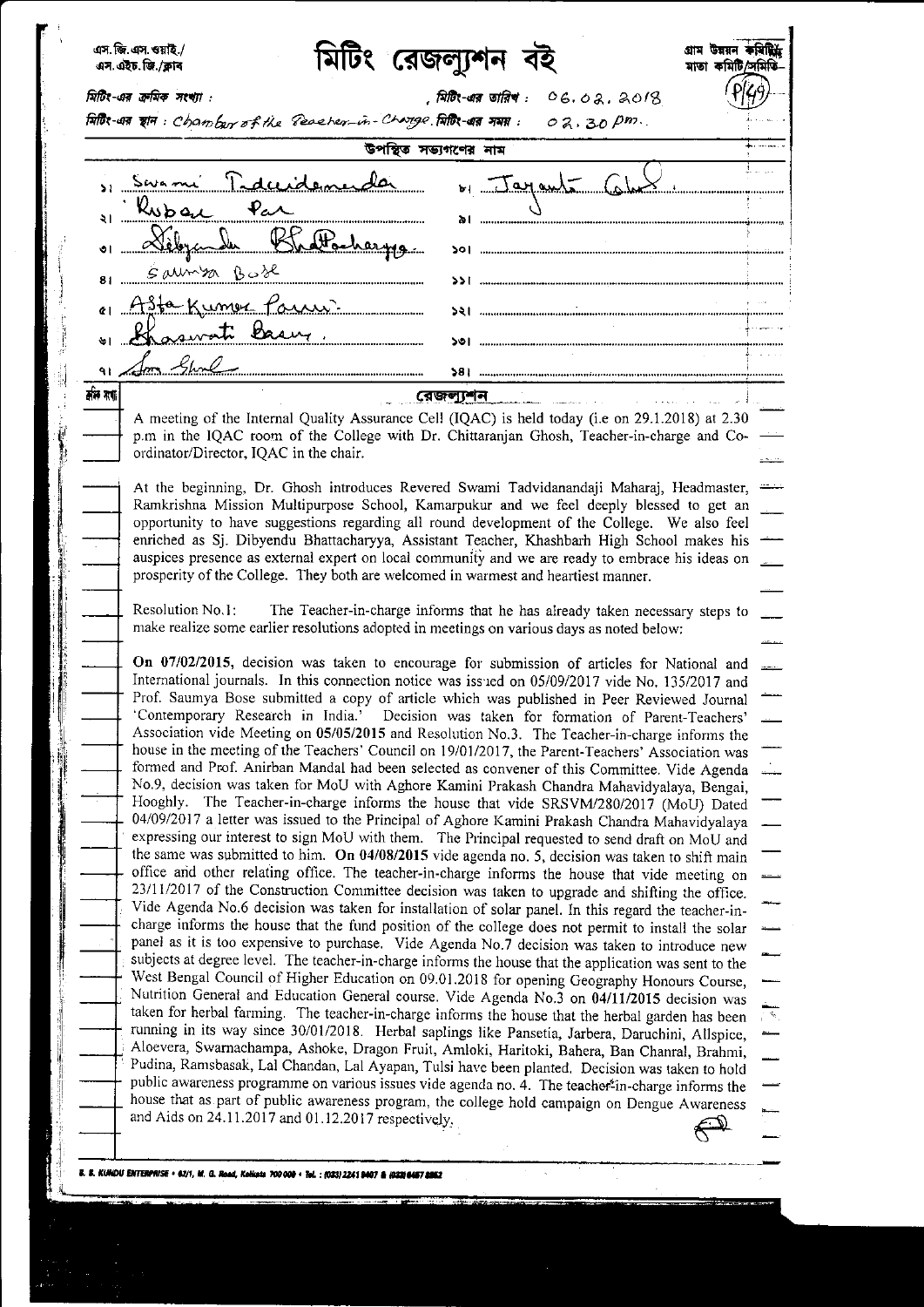রেজলাশন

.<br>-<br>-On 15/02/2017, campaign on 'Safe Drive Save Life' was conducted to create public awareness. -- Vide Agenda No.6 decision was taken for formation of cultural platform and making awareness to the students. The teacher-in-charge informs the house that vide No. SRSVM/282/2017 Dated 04/09/2017, letter was issued to Prof. Tanmoy Pandit, Convener, Cultural Sub-committee requesting<br>him for formation of cultural platform and making awareness among the students. Vide Agenda No.7, decision regarding formation of games and sports platform was taken. The teacher-in-charge informs the house that vide No. SRSVM/283/2017 Dated 04/09/2017 a letter was issued to Prof. Tanmoy Pandit, Convener, Games and Sports sub-committee, requesting him for formation of games and sports platform and making awareness among the students. Vide meeting on 03/02/2016 and vide Agenda No.5 decision was taken for introduction of spoken English and personal grooming course. The teacher-in-charge informs the house that vide No. SRSVM/285/2017 Dated 04/09/2017 letter was issued to Prof. Jayanto Ghosh, HoD, Dept. of English requesting him to take necessary steps to introduce spoken English and personal grooming course among the students. In response, Prof. Ghosh submitted a letter to the Teacher-in-charge on 04.09.2017 stating that initiatives had been in line regarding this matter. Vide agenda No.12, decision was taken to utilize govt. grants of Rs. 16,00,000/- regarding construction and renovation of building. The teacher-in-charge informs the house that letters were issued vide No. SRSVM/321/2017 Dated 21/09/2017 and SRSVM/393/2017 Dated 05/12/2017 to PWD requesting to execute the civil works. The decision of depositing the said works was undertaken in the meeting of the Building committee. The pwD to the College for sometimes and as per telephonic talk from the other end, it is clear to the college<br>authority that the progress is ongoing in this respect. Vide meeting on 04/05/2016 and Agenda No.<br>10, decision was take that in the meeting of the Construction Committee on 23/11/2017 decision was taken to renovate Hostel Building and necessary steps are going on. The teacher-in-charge informs the house that vide meeting on 02/08/2016 and 07/04/2017 decision was taken for purchasing water purifier vide agenda no.4. The teacher-in-charge informs the house that two water purifiers, one for teaching and nonteaching staff and the other one for students were installed out of MLA LAD and the same were inaugurated on 07/11/2017 by our Hon'ble M.L.A Sj. Manas Mazumdar. In the meeting on 02/08/2016 vide Agenda No.6 and on 07/04/2017 vide Agenda No.6 decisions were taken for for<br>preparation for NAAC inspection. The teacher-in-charge informs the house that letters, were issued to Prof. Nirmalya Kumar Sanyal, Associate Prof. in Economics and Convener, NAAC Committee on 06/11/2017 vide Letter No. SRSVM/353/2017 Dated 06/11/2017 asking to submit NAAC Progress Report and he assured that the works relating to NAAC had been in progress. On 06/11/2017, the Librarian was also issued asking to submit progress report regarding Library on 06/11/2017 vide Letter No. SRSVM/296/2017 Dated 26/10/2017 and she also submitted progress report. Vide<br>meeting on 03/10/2016 and Agenda No.6, decision was taken for formation of Anti-women  $\mathcal{L}^*$ Harassment Cell. The teacher-in-charge informs the house that vide Teachers' Council meeting on 19/01/2018 the anti-woman harassment cell was formed and Prof. Kakali Santra had been selected as convener of this committee. Vide Resolution No.6 adopted in the meeting on 03/01/2017, decision was taken to introduce computer courses (basic knowledge) among the students. The teacher-in-<br>charge informs the house that letter was issued to Prof. Md. Ajij, HoD, Dept. of Computer Science on 09/09/2017 vide Letter No. SRSVM/286/2017 Dated 04/09/2017. In the last meeting dated  $\rightarrow$  26/08/2017 and vide Resolution No.2, decision was taken for modification of each department. The teacher-in-charge informs the house that as part of modification of departments, almirah, office kit, locker, chair, compute table, notice board have already been provided to each department. The process are going on to provide computer table, printer and toilet facilities.

 $-$ 

Thus the proceedings of the last meetings are confirmed.

 $\rightarrow$ ,,- ,|  $\Rightarrow$ 

ж٣

-

-

I